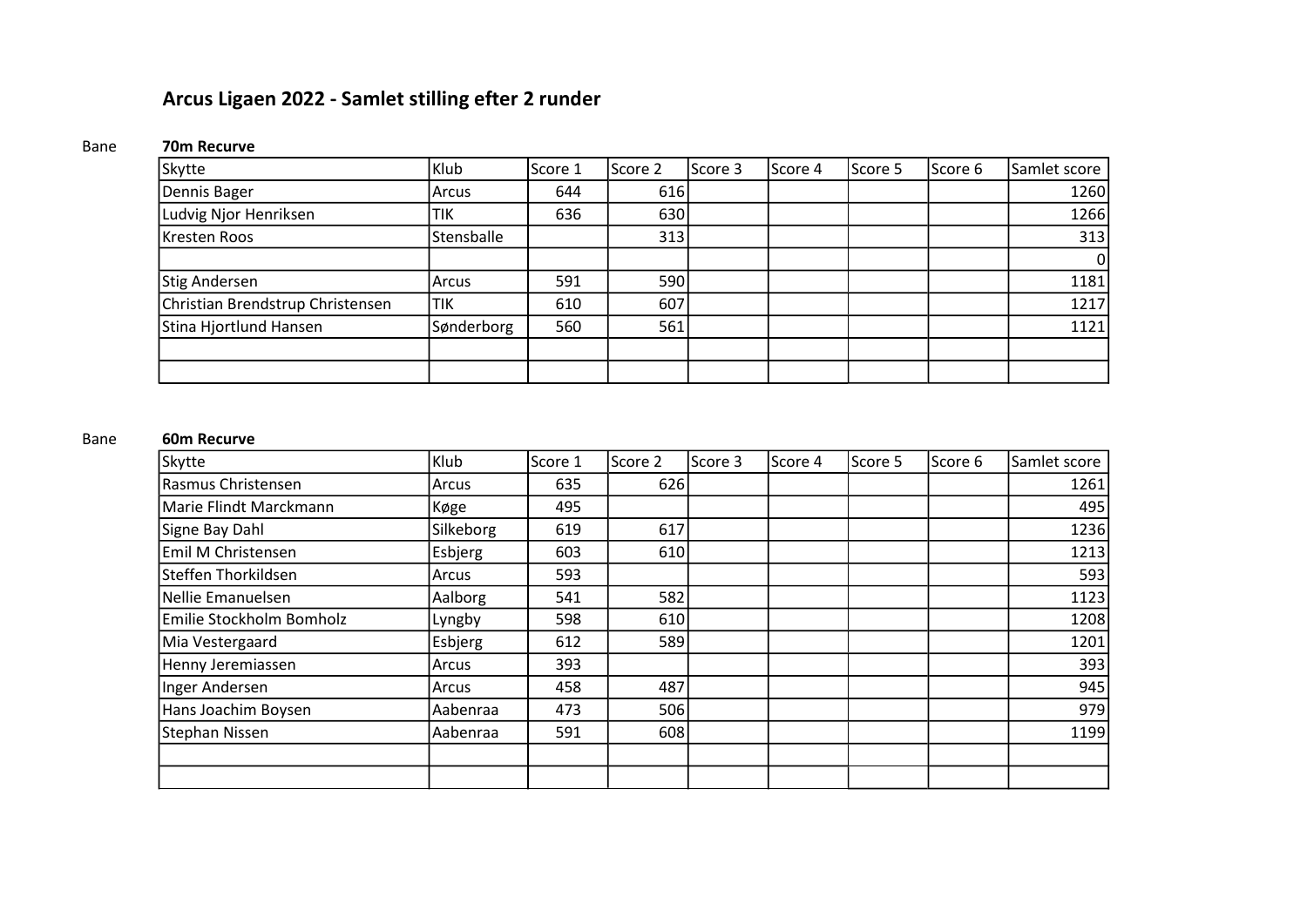### Bane 50m compound senior

| Skytte        | Klub             | Score 1 | Score 2 | Score 3 | Score 4 | Score 5 | Score 6 | Samlet score |
|---------------|------------------|---------|---------|---------|---------|---------|---------|--------------|
| Erika Damsbo  | <sup>I</sup> TIK | 683     | 678     |         |         |         |         | 1361         |
| Martin Damsbo | <sup>I</sup> TIK | 704     |         |         |         |         |         | 704          |
| Claus         | Stensballe       |         | 476     |         |         |         |         | 476          |
|               |                  |         |         |         |         |         |         |              |
|               |                  |         |         |         |         |         |         |              |
|               |                  |         |         |         |         |         |         |              |
|               |                  |         |         |         |         |         |         |              |
|               |                  |         |         |         |         |         |         |              |
|               |                  |         |         |         |         |         |         |              |

## Bane 50m compound ungdom

| Skytte                  | Klub         | Score 1 | Score 2 | Score 3 | Score 4 | Score 5 | Score 6 | Samlet score |
|-------------------------|--------------|---------|---------|---------|---------|---------|---------|--------------|
| Pil Munk Carlsen        | Broby        | 642     | 169     |         |         |         |         | 811          |
| Martin Nielsen          | Randers      | 672     | 667     |         |         |         |         | 1339         |
| Tore Lindboe Bjarnarson | <b>TIK</b>   | 702     | 703     |         |         |         |         | 1405         |
| Linus Heller Lützen     | København    | 678     | 692     |         |         |         |         | 1370         |
| Rasmus Bramsen          | <b>Broby</b> | 683     | 688     |         |         |         |         | 1371         |
| Valdemar Astrup-Jensen  | Randers      | 679     | 683     |         |         |         |         | 1362         |
| Caroline Jørgensen      | <b>TIK</b>   | 644     | 657     |         |         |         |         | 1301         |
| Nicklas Bredal          | Arcus        |         | 668     |         |         |         |         | 668          |
| Sidney Staal            | Glostrup     | 652     | 656     |         |         |         |         | 1308         |
|                         |              |         |         |         |         |         |         | 0            |
|                         |              |         |         |         |         |         |         | 0            |
| Liv Meck                | Haderslev    | 658     | 665     |         |         |         |         | 1323         |
| Lucas Iversen           | Holstebro    | 673     | 657     |         |         |         |         | 1330         |
|                         |              |         |         |         |         |         |         |              |
|                         |              |         |         |         |         |         |         |              |
|                         |              |         |         |         |         |         |         |              |
|                         |              |         |         |         |         |         |         |              |
|                         |              |         |         |         |         |         |         |              |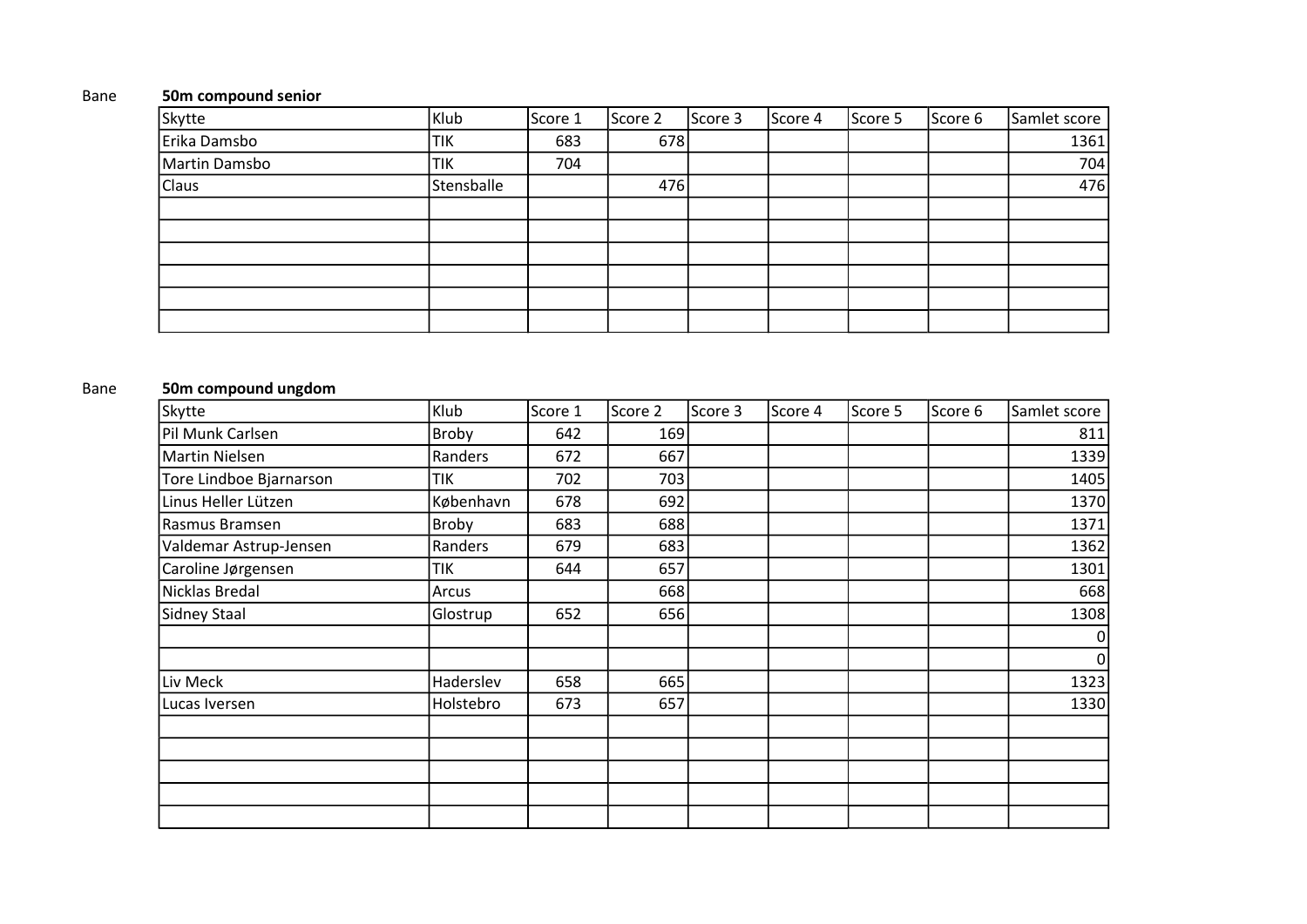### Bane 50m barbue

| Skytte          | Klub  | Score 1 | Score 2 | Score 3 | Score 4 | Score 5 | Score 6 | Samlet score |
|-----------------|-------|---------|---------|---------|---------|---------|---------|--------------|
| Carsten Skaarup | Arcus | 603     | 588     |         |         |         |         | 1191         |
| Heine Jørgensen | Arcus | 494     | 512     |         |         |         |         | 1006         |
| Christian Hauge | Arcus | 427     | 480     |         |         |         |         | 907          |
|                 |       |         |         |         |         |         |         |              |
|                 |       |         |         |         |         |         |         |              |
|                 |       |         |         |         |         |         |         |              |
|                 |       |         |         |         |         |         |         |              |
|                 |       |         |         |         |         |         |         |              |
|                 |       |         |         |         |         |         |         |              |

### Bane 40m recurve

| Skytte                    | Klub      | Score 1 | Score 2 | Score 3 | Score 4 | Score 5 | Score 6 | Samlet score |
|---------------------------|-----------|---------|---------|---------|---------|---------|---------|--------------|
| Carl Holger Lissau-Jensen | Rønne     | 609     | 633     |         |         |         |         | 1242         |
| Nanna Holst Sørensen      | Varde     | 298     | 182     |         |         |         |         | 480          |
| Matt Gori                 | Holstebro | 615     | 450     |         |         |         |         | 1065         |
|                           |           |         |         |         |         |         |         |              |
|                           |           |         |         |         |         |         |         |              |
|                           |           |         |         |         |         |         |         |              |
|                           |           |         |         |         |         |         |         |              |
|                           |           |         |         |         |         |         |         |              |
|                           |           |         |         |         |         |         |         |              |

## Bane 40m langbue

| Skytte               | Klub              | Score 1 | lScore 2 | lScore 3 | lScore 4 | Score 5 | lScore 6 | Samlet score |
|----------------------|-------------------|---------|----------|----------|----------|---------|----------|--------------|
| Kenneth Andersen     | Varde             | 556     | 524l     |          |          |         |          | 1080         |
| Jan Agentoft Nielsen | <b>Stensballe</b> |         | 404      |          |          |         |          |              |
|                      |                   |         |          |          |          |         |          |              |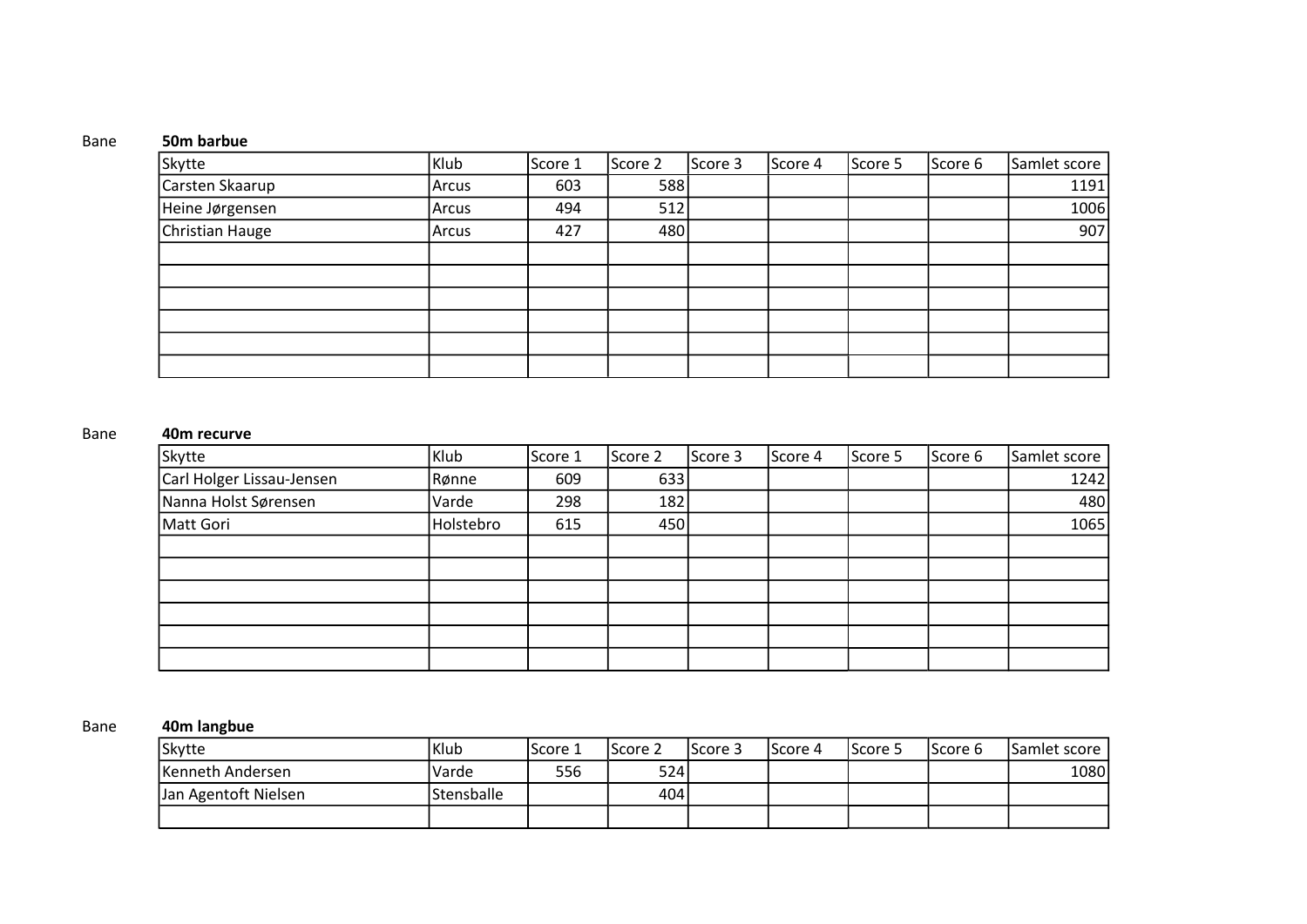|  | the contract of the contract of the contract of the contract of the contract of the contract of |  |  |  |
|--|-------------------------------------------------------------------------------------------------|--|--|--|
|  |                                                                                                 |  |  |  |

### Bane 30m recurve

| Skytte             | Klub           | Score 1 | Score 2 | Score 3 | Score 4 | Score 5 | Score 6 | Samlet score |
|--------------------|----------------|---------|---------|---------|---------|---------|---------|--------------|
| August Emil Møller | <b>Esbjerg</b> | 591     |         |         |         |         |         | 591          |
|                    |                |         |         |         |         |         |         |              |
|                    |                |         |         |         |         |         |         |              |
|                    |                |         |         |         |         |         |         |              |
|                    |                |         |         |         |         |         |         |              |
|                    |                |         |         |         |         |         |         |              |
|                    |                |         |         |         |         |         |         |              |
|                    |                |         |         |         |         |         |         |              |
|                    |                |         |         |         |         |         |         |              |

### Bane 30m langbue

| Skytte        | Klub  | Score 1 | Score 2 | Score 3 | Score 4 | Score 5 | Score 6 | Samlet score |
|---------------|-------|---------|---------|---------|---------|---------|---------|--------------|
| Lærke Eder    | Arcus | 150     |         |         |         |         |         | 150          |
| Kitt Lohmann  | Arcus | 526     | 531     |         |         |         |         | 1057         |
| Nicklas Bryld | Arcus | 470     |         |         |         |         |         | 470          |
|               |       |         |         |         |         |         |         |              |
|               |       |         |         |         |         |         |         |              |
|               |       |         |         |         |         |         |         |              |
|               |       |         |         |         |         |         |         |              |
|               |       |         |         |         |         |         |         |              |
|               |       |         |         |         |         |         |         |              |